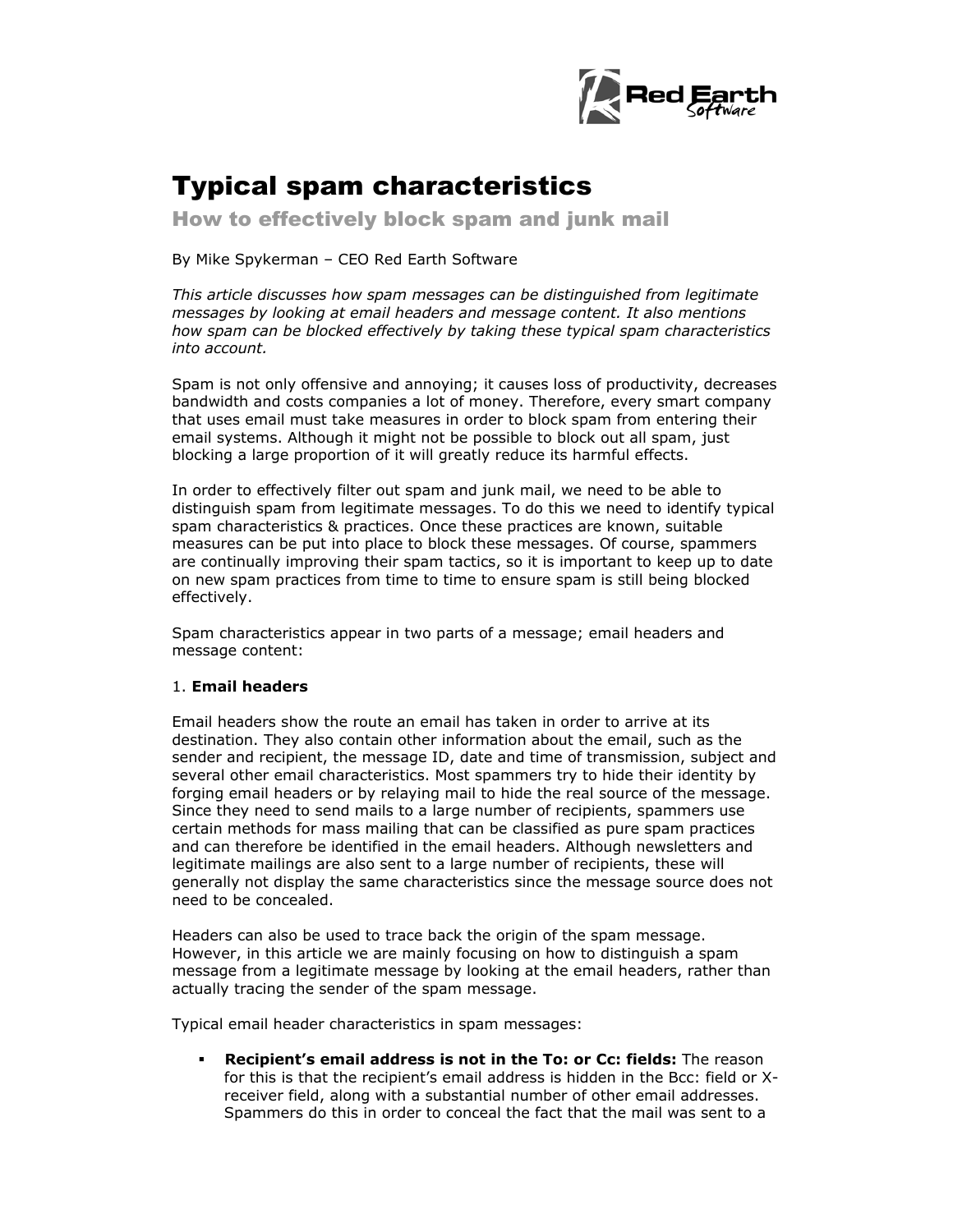large number of recipients, and presumably so as not to publish their email list. Some persons might add recipients to the Bcc: field for sending out 'legitimate' mailings, but these will tend to be of a more personal nature (which you might wish to block anyway) since most professional companies do not use this method for sending newsletters or mailings. Note however that if you do block emails without a local recipient in the To: or Cc: field, you will be blocking all bcc: messages.

- **Empty To: field:** This is also typical for spam messages. Because spammers send out bulk emails by entering all recipients in the Bcc: field or X-receiver header, the To: field is often empty. According to the RFC 822, Paragraph A.3.1. (http://www.w3.org/Protocols/rfc822/ Overview.html), the worldwide standard for the format of email messages, every message is required to have at least one email address in the To: field. Therefore, if this field is empty, this must indicate 'shady practices'.
- **To: field contains invalid email address:** Instead of being empty or containing someone else's email address, the To: field can also contain a bogus email address, e.g. one without an @ sign or a non-existent one.
- **Missing To: field:** Emails that have no To: field at all, can quite definitely be considered as spam since this can only happen if done on purpose for spamming reasons.
- **From: field is the same as the To: field:** This is another common practice. Instead of entering a bogus or empty To: field, the email address in the From: field is also used in the To: field. Both email addresses are most probably fake email addresses.
- **Missing From: field:** Again the reasoning behind this is to disguise the actual sender of the message.
- **Missing or malformed Message ID:** Since the Message ID includes information about where the message is coming from, it is often missing or malformed (i.e. no @ sign or an empty string) in spam messages. The Message ID is in the form of xxx@domain.com. The first part can be anything and the second part is the name of the machine that assigned the ID. Although Message ID's are not strictly required, one can safely assume that they would only be missing or malformed if done deliberately to disguise the source of the message.
- **More than 10 recipients in To: and/or Cc: fields:** Many spam messages contain more than 10 recipients in the To: and/or Cc: fields. This can however also be used for 'legitimate mailings' but again these will tend to be of a personal nature (which you might wish to block anyway) since most professional companies do not use this method for sending newsletters or mailings.
- **Bcc: header exists:** In normal email messages, a Bcc: header does not exist since this is stripped from the mail.
- **X-mailer field contains name of popular spam ware:** The X-mailer field includes the name of the mailing software that was used to send the mail. If this header contains the name of popular spam software, such as Floodgate, Extractor, Fusion, Masse-mail, Quick Shot, NetMailer, Aristotle Mail, Emailer Platinum, Mast Mailer, The Bat and Calypso, this could indicate that it is a spam message. However, many spam mails do not contain an X-mailer header, or contain mail software that is widely used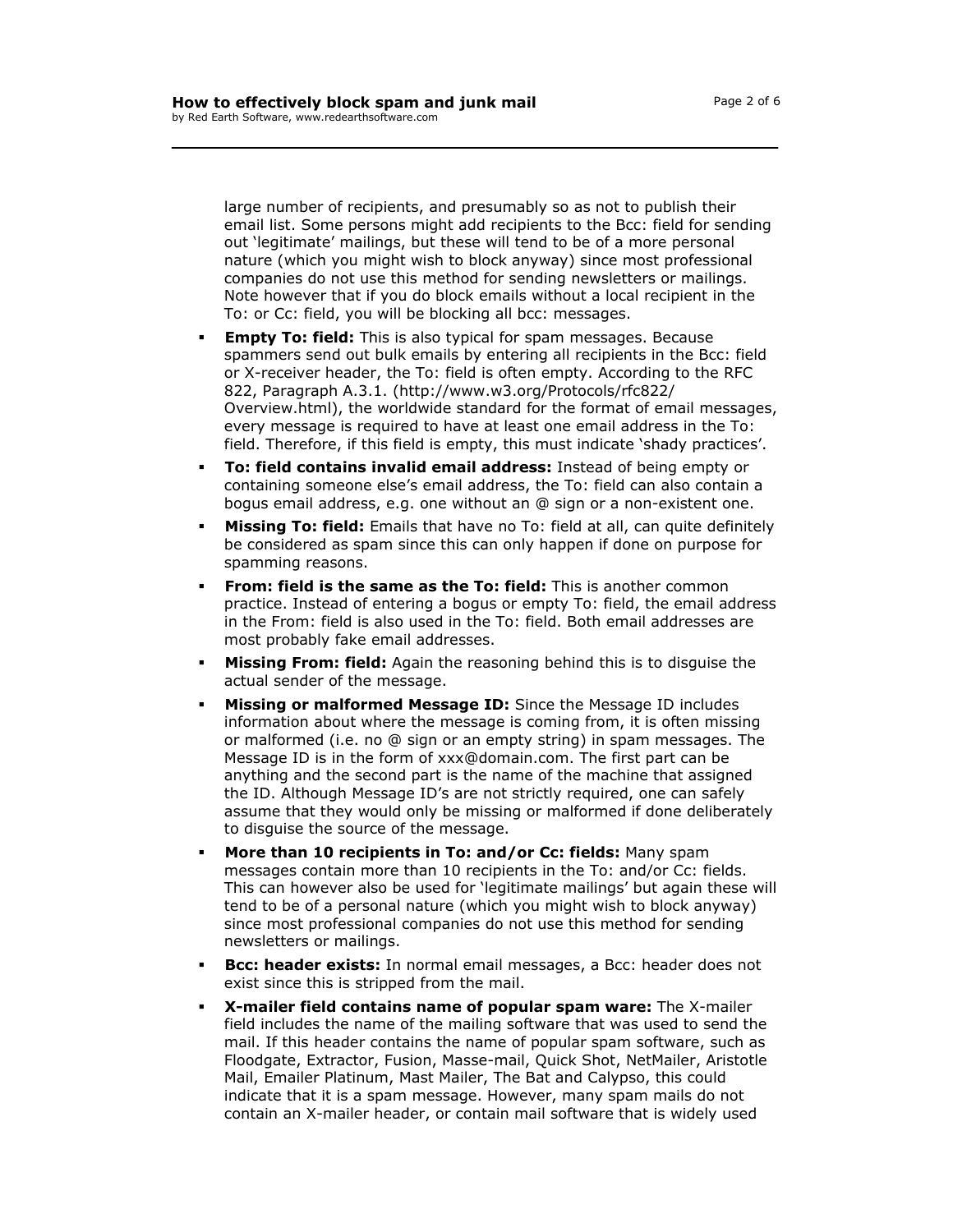such as Microsoft Outlook or Eudora. Since you might also be blocking legitimate mails if you do not filter on the right names, this header is probably not worth filtering on.

- **X-Distribution = bulk:** Spammers using Pegasus mail will have the Xheader 'X-Distribution: bulk' added to their mail if it is addressed to a large number of recipients. This header occurs quite rarely, so you will not be able to catch large amounts of spam by filtering on this header.
- **X-UIDL header exists:** Incoming messages should not have an X-UIDL header since they are only intended for the mail server to stop it downloading messages more than once, for instance when 'leave messages on server' is checked. This header would normally be stripped when the message is received. Spammers add an X-UIDL header to try to get the recipient's mail server to download multiple copies of their message and therefore increase the chance that the message will be read.
- **Code and space sequence exists**: Many spam mails include a certain code for identification in the subject of the message. To hide the code from the recipient, a large number of spaces are usually placed before the code. This is done so that the recipient won't notice the code or that it is not displayed in the mail client before opening the message.
- **Illegal HTML exists**: Some spam messages include a code for identification in the text of the message. The text is entered outside the HTML tags so as to hide the code from the recipient. There is no reason to add text outside HTML tags, so the mere presence of illegal HTML can be treated as suspicious.
- **Comment tags to avoid detection by email filters**: Some spammers try to circumvent content filters by placing lots of HTML comment tags within the email body text. In this way, content filters will not recognize the spam words since they are separated by comment tags. The recipient however, will not see the comment tags since these are not displayed when viewing the message in HTML. Therefore it is important to use an email filter that can filter emails by removing HTML tags first.
- **HTML message without plain text body part**: HTML messages usually include a plain text version of the email so that recipients with email clients that cannot read HTML can still view the message in plain text. However, many spammers tend to send HTML messages without this plain text body part, not only to save on size but also to force recipients to read the HTML version. This enables spammers to embed links and unique IDs in the HTML code. For instance, many spammers include an image link that connects to a site when the message is opened. Since each message contains a unique ID, the spammer will know exactly which recipient has viewed the mail. In this way, spammers know how many people have viewed their message and which email addresses are still 'live'. When spammers know that your email address is 'live' this will entice them to send you even more spam, so it is important to put a stop to these kinds of spam messages by using a [spam filter](http://www.policypatrol.com/policypatrolenterprise.htm) that is capable of checking this. Newsletters also tend to send messages without a plain text body part, so it is important to use a white list of allowed newsletters so as not to catch any false positives.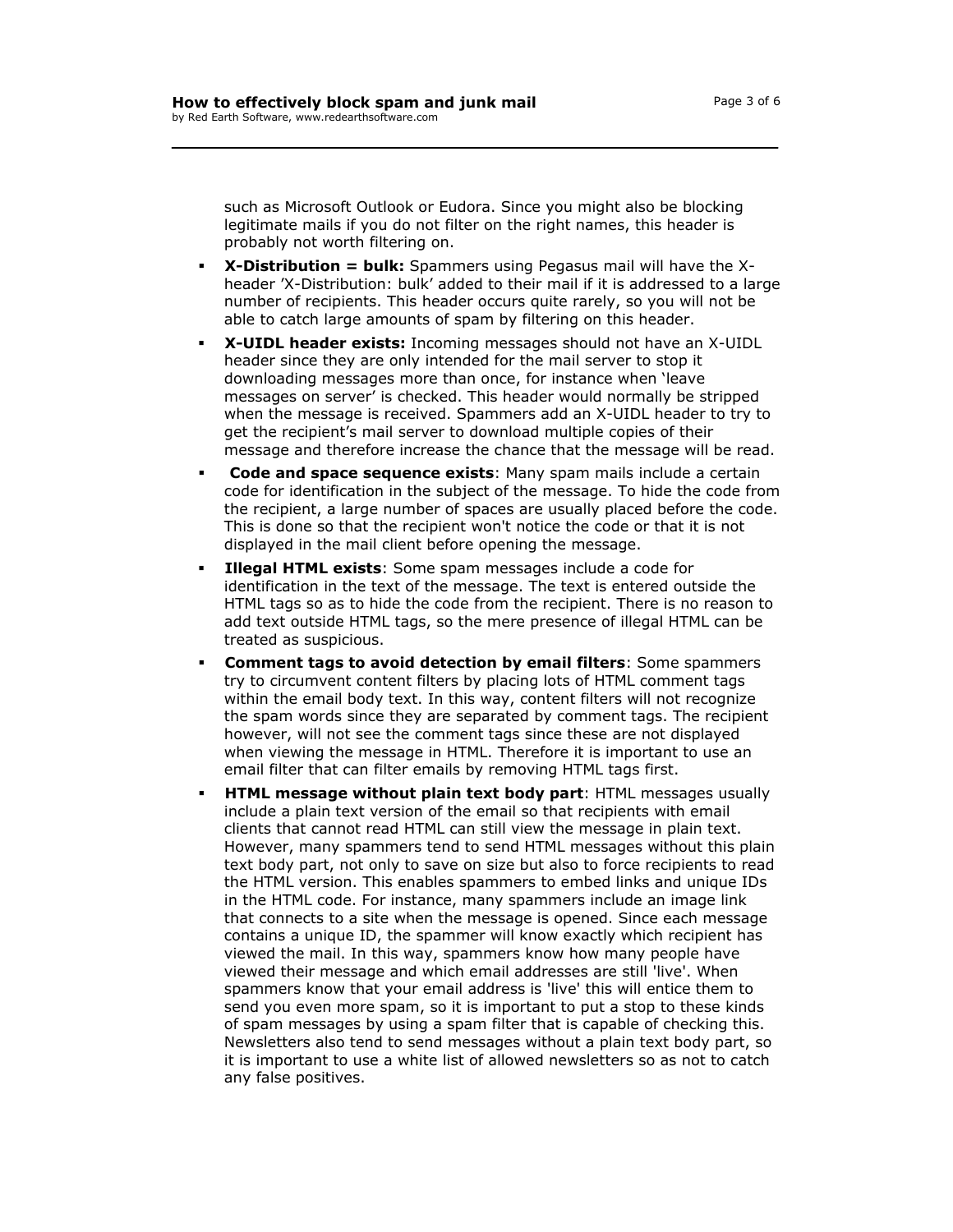In a survey, Red Earth Software analyzed the headers of 500 spam messages and found that the following spam characteristics were mostly found:

| <b>Spam characteristics</b>                     | % of researched mails |
|-------------------------------------------------|-----------------------|
| Recipient address not in To: or Cc: field       | 64%                   |
| To: field is missing                            | 34%                   |
| To: field contains invalid email address        | 20%                   |
| No message ID                                   | 20%                   |
| Suspect message ID                              | 20%                   |
| Cc: field contains more than 15 recipients      | 17%                   |
| From: is the same as the To: field              | 6%                    |
| Cc: field contains more between 5-15 recipients | 3%                    |
| To: field contains more between 5-15 recipients | 2%                    |
| To: field contains more than 15 recipients      | $1\%$                 |
| Bcc: field exists                               | $0\%$                 |
| To: field is empty                              | 0%                    |
| From: is blank or missing                       | $0\%$                 |

2002, Red Earth Software

## 2. **Message contents**

Apart from headers, spammers tend to use certain language in their emails that companies can use to distinguish spam messages from others. Typical words are free, limited offer, click here, act now, risk free, lose weight, earn money, get rich, and (over) use of exclamation marks and capitals in the text. Spam can be blocked by checking for words in the email body and subject, but it is important that you filter words accurately since otherwise you might be blocking legitimate mails as well.

#### **How to stop spam**

Now that we know the typical spam characteristics, how can we use these to stop spam?

Firstly, a mail filtering mechanism must be put in place to block out most of the spam and hoaxes coming into your organization. The email filtering system must be able to analyze email characteristics, classify a mail as spam, and either delete it, flag it (for instance add the word 'SPAM' to the subject), or quarantine it. Preferably, you will be able to make multiple filters that decrease in certainty whether a mail is spam. The more certain the filter is, the more drastic the action, for instance deletion of the message. If the filter can only indicate the possibility of a spam message, you could flag the mail or quarantine it. In order to avoid false positives, the email filtering system should be able to exclude white lists that for instance include allowed newsletters.

The email filtering system should filter out spam messages in three ways (in order of 'spam certainty'):

1. **Block spam at the gateway by checking domains in real time black hole lists:** There are a number of 'black hole lists' that contain IP addresses and domains from known spammers. By using these lists you can filter out a large amount of spam. Not only will you stop a large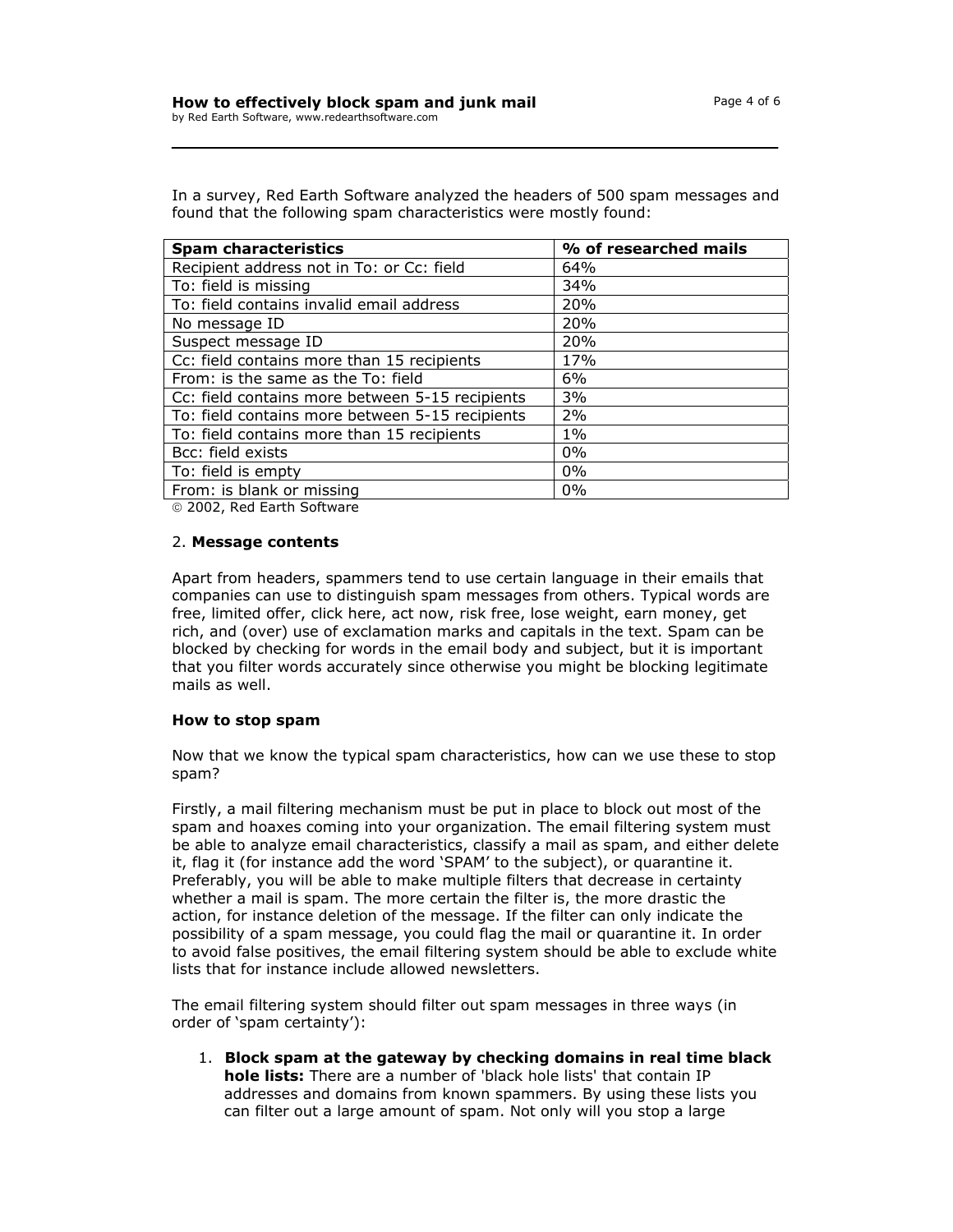proportion of spam messages from reaching your users, it will also save you utilizing your bandwidth to download spam messages since the message is blocked at the gateway, before the mail is even downloaded. There are two types of lists: (a) Lists of known spammer's domains, for example the Spamhaus Block List (SBL), and (b) Lists of mail servers that are open to relaying and therefore will allow spammers to send mail via their mail server. An example of this last kind of list is the Open Relay Database (ORDB). Whilst lists of the first type (spammer's domains) should be fairly accurate, lists of the second type, the open relay lists, can result in more false positives. This is because genuine persons that wish to contact your organization might not be aware that their mail server is being used for relaying. Therefore, it is important to treat each spam list differently. For instance, you could choose not to download all messages from domains listed on the Spamhaus Block List, and quarantine or delete (with the possibility to undelete) mails from the Open Relay Database.

- 2. **Filter out spam based on email header characteristics:** Most of the email header characteristics mentioned above can safely be used to classify a mail as spam. Therefore, you could decide to delete messages that contain any or some of the above mentioned spam headers. Since checking email headers is a fast process, it is good to check these before checking the actual email message content.
- 3. **Identify junk mail content:** There will still be spam messages that get through both filters mentioned above. The last way to distinguish these mails is by checking for spam message content. Depending on the words you select to filter on, this can usually be very accurate. For instance messages that contain phrases such as CLICK HERE, FREE!!, EARN MONEY, FAST CASH, BUY NOW, \$\$\$, fast bucks and huge savings are almost 100% certain of being spam. Then there are words that could possibly be used in legitimate mails as well, such as money back, accept credit cards, credit profile, cash back, FREE. Therefore it is important to either perform different actions on the different sets of phrases, or to use textual analysis software that can minimize the chance of catching legitimate messages. For instance, by giving words or phrases a certain word score and specifying a word score threshold per email, you are able to specify quite precisely which messages should be blocked and therefore will decrease the amount of wrongly blocked messages. It is also important to apply case sensitivity to words, since spammers often use capitals in their messages.

Finally, you will need to educate your users. They must know that spam should be deleted straight away, and that they should never send a reply to a spam mail. This will just confirm that the email address is 'live' and will enable the spammers to sell the email address to other companies for further abuse. If the mail is a hoax, for instance a message about fake viruses, pyramid schemes promising lots of fast earned cash or victims asking for support by forwarding their mail, users should delete the message and not forward these mails. If users are educated in this way, you will be able to limit the negative impact of any spam or hoax message that has been able to pass your filters.